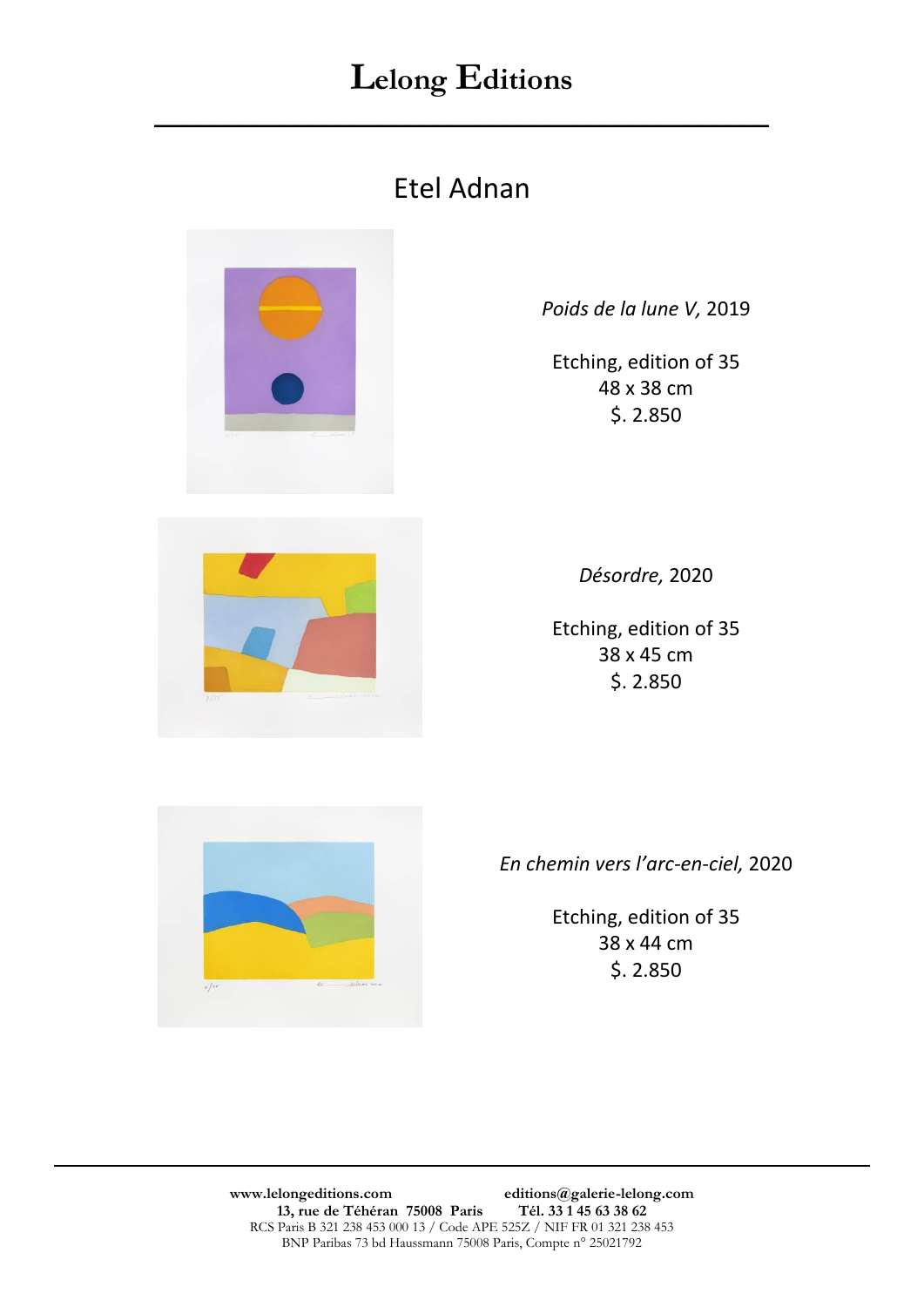$\overline{\phantom{a}}$  , and the contract of the contract of the contract of the contract of the contract of the contract of the contract of the contract of the contract of the contract of the contract of the contract of the contrac

#### Jaume Plensa



*Symétrie,* 2018

Etching, edition of 30 152 x 98 cm \$. 4.500



*Alchimistes 5,* 2018

Etching, edition of 30 70 x 70 cm \$. 1.750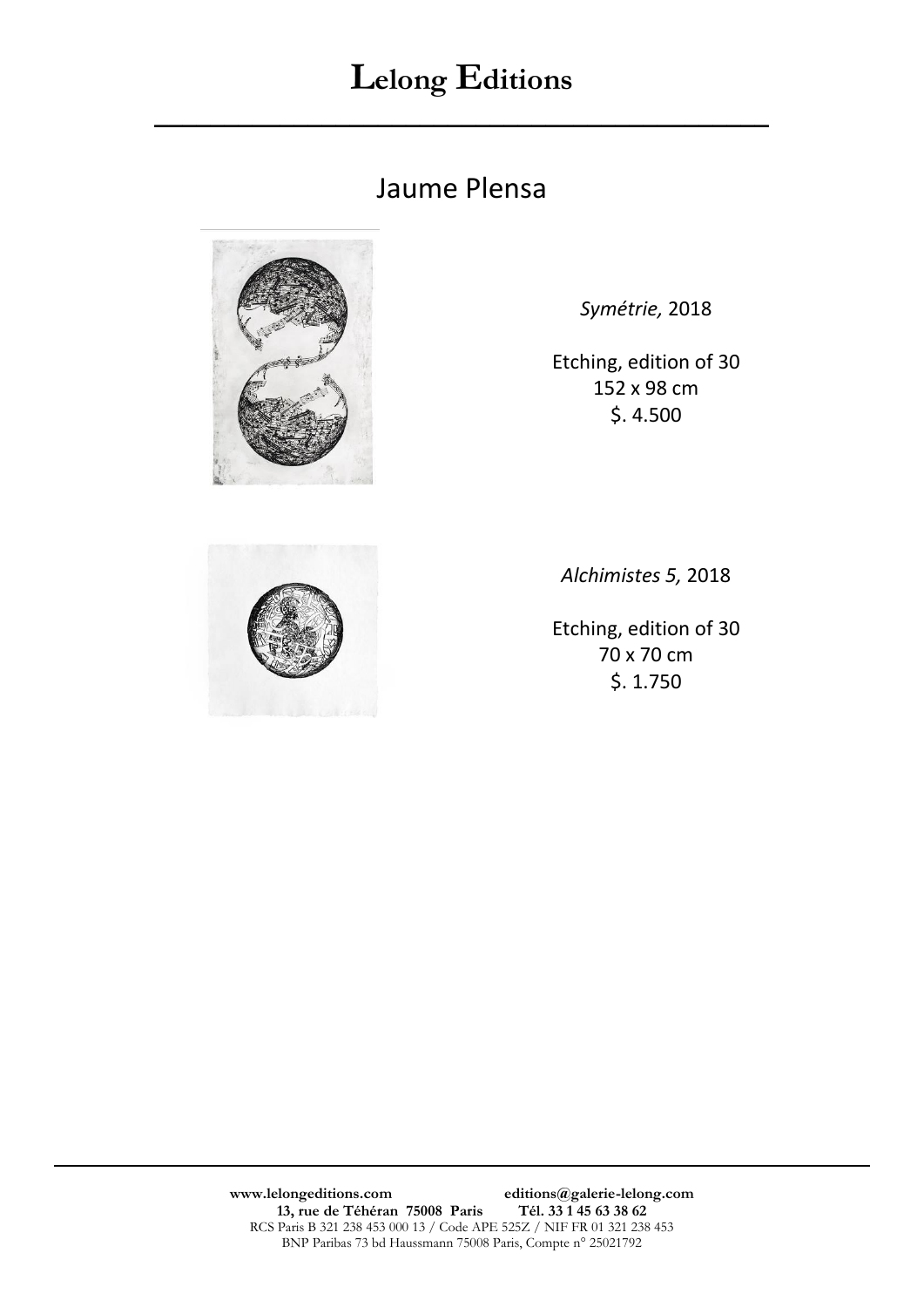$\overline{\phantom{a}}$  , and the contract of the contract of the contract of the contract of the contract of the contract of the contract of the contract of the contract of the contract of the contract of the contract of the contrac

#### Fabienne Verdier



*Rhythm and Blues,* 2015

Silkscreen, edition of 25 160 x 121 cm \$. 6.600



*Montagne Sainte Victoire, plateau de Bibémus,* 2019

> Silkscreen, edition of 25 100 x 160 cm \$. 8.200



*Montagne Sainte Victoire, vue depuis Bimont,* 2019

Silkscreen, edition of 100 31 x 42 cm \$. 550

**www.lelongeditions.com editions@galerie-lelong.com 13, rue de Téhéran 75008 Paris Tél. 33 1 45 63 38 62**  RCS Paris B 321 238 453 000 13 / Code APE 525Z / NIF FR 01 321 238 453 BNP Paribas 73 bd Haussmann 75008 Paris, Compte n° 25021792